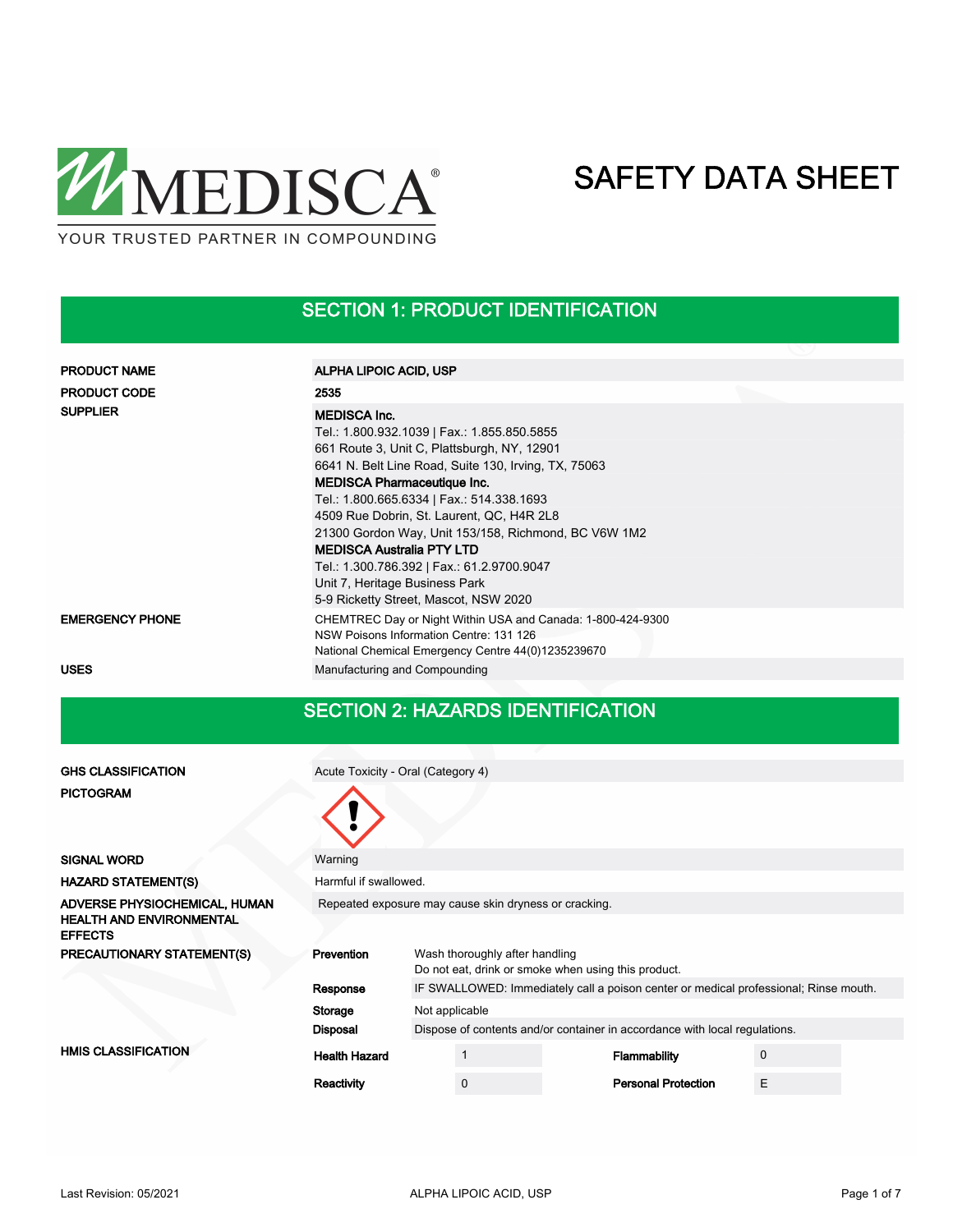

#### SECTION 3: COMPOSITION/INFORMATION ON INGREDIENTS

| <b>CHEMICAL NAME</b>        | 1, 2-Dithiolane-3-pentanoic acid; 1, 2-dithiolane-3-valeric acid                                           |                   |                  |             |  |  |  |  |
|-----------------------------|------------------------------------------------------------------------------------------------------------|-------------------|------------------|-------------|--|--|--|--|
| <b>BOTANICAL NAME</b>       | Not applicable                                                                                             |                   |                  |             |  |  |  |  |
| <b>SYNONYM</b>              | Thioctic acid; DL-alpha-Lipoic acid                                                                        |                   |                  |             |  |  |  |  |
| <b>CHEMICAL FORMULA</b>     | $C_8H_14O_2S_2$                                                                                            |                   |                  |             |  |  |  |  |
| <b>CAS NUMBER</b>           | 1077-28-7                                                                                                  |                   |                  |             |  |  |  |  |
| <b>ALTERNATE CAS NUMBER</b> | Not applicable                                                                                             |                   |                  |             |  |  |  |  |
| <b>MOLECULAR WEIGHT</b>     | 206.329                                                                                                    |                   |                  |             |  |  |  |  |
| <b>COMPOSITION</b>          | <b>CHEMICAL NAME</b>                                                                                       | <b>CAS NUMBER</b> | <b>EC NUMBER</b> | % BY WEIGHT |  |  |  |  |
|                             | ALPHA LIPOIC ACID                                                                                          | 1077-28-7         | 214-071-2        | 100         |  |  |  |  |
|                             | There are no additional ingredients present which, within the current knowledge of the supplier and in the |                   |                  |             |  |  |  |  |

NOTES Chemical family: Dithiol.

#### SECTION 4: FIRST-AID MEASURES

concentrations applicable, are classified as health hazards and hence require reporting in this section.

| IN CASE OF EYE CONTACT      | Flush with copious amounts of water for 15 minutes, separating eyelids with fingers. If irritation persists seek<br>medical aid. |
|-----------------------------|----------------------------------------------------------------------------------------------------------------------------------|
| IN CASE OF SKIN CONTACT     | Wash with soap & water for 15 minutes. If irritation persists seek medical aid.                                                  |
| <b>IF SWALLOWED</b>         | Call a physician. Wash out mouth with water. Do not induce vomiting without medical advice.                                      |
| <b>IF INHALED</b>           | Remove to fresh air. If not breathing, give artificial respiration. If breathing is difficult, give oxygen. Call a<br>physician. |
| <b>SYMPTOMS AND EFFECTS</b> | Not expected to present a significant hazard under anticipated conditions of normal use.                                         |

### SECTION 5: FIREFIGHTING MEASURES

| <b>SPECIFIC HAZARDS ARISING FROM</b><br><b>THE CHEMICAL</b>     | Not applicable                                                                                                                                                                             |
|-----------------------------------------------------------------|--------------------------------------------------------------------------------------------------------------------------------------------------------------------------------------------|
| <b>FLAMMABLE PROPERTIES</b>                                     | May be combustible at high temperature                                                                                                                                                     |
| <b>HAZARDOUS COMBUSTION PRODUCTS</b>                            | Under fire conditions, hazardous fumes will be present.                                                                                                                                    |
| <b>SUITABLE &amp; UNSUITABLE</b><br><b>EXTINGUISHING MEDIA</b>  | <b>Small fire:</b> dry chemical, CO <sub>2</sub> or water spray. Large fire: dry chemical, CO <sub>2</sub> , alcohol resistant foam or water<br>spray. Do not get water inside containers. |
| PROTECTIVE EQUIPMENT AND<br><b>PRECAUTIONS FOR FIREFIGHTERS</b> | Wear self-contained breathing apparatus and protective clothing to prevent contact with skin and eyes.                                                                                     |

### SECTION 6: ACCIDENTAL RELEASE MEASURES

| <b>PERSONAL PRECAUTIONS</b>                             | Wear respiratory protection. Avoid dust formation. Avoid breathing vapours, mist or gas. Ensure adequate<br>ventilation. Evacuate personnel to safe areas. Avoid breathing dust. |
|---------------------------------------------------------|----------------------------------------------------------------------------------------------------------------------------------------------------------------------------------|
| <b>METHODS &amp; MATERIAL FOR</b><br><b>CONTAINMENT</b> | On land, sweep or shovel into suitable containers. Minimize generation of dust.                                                                                                  |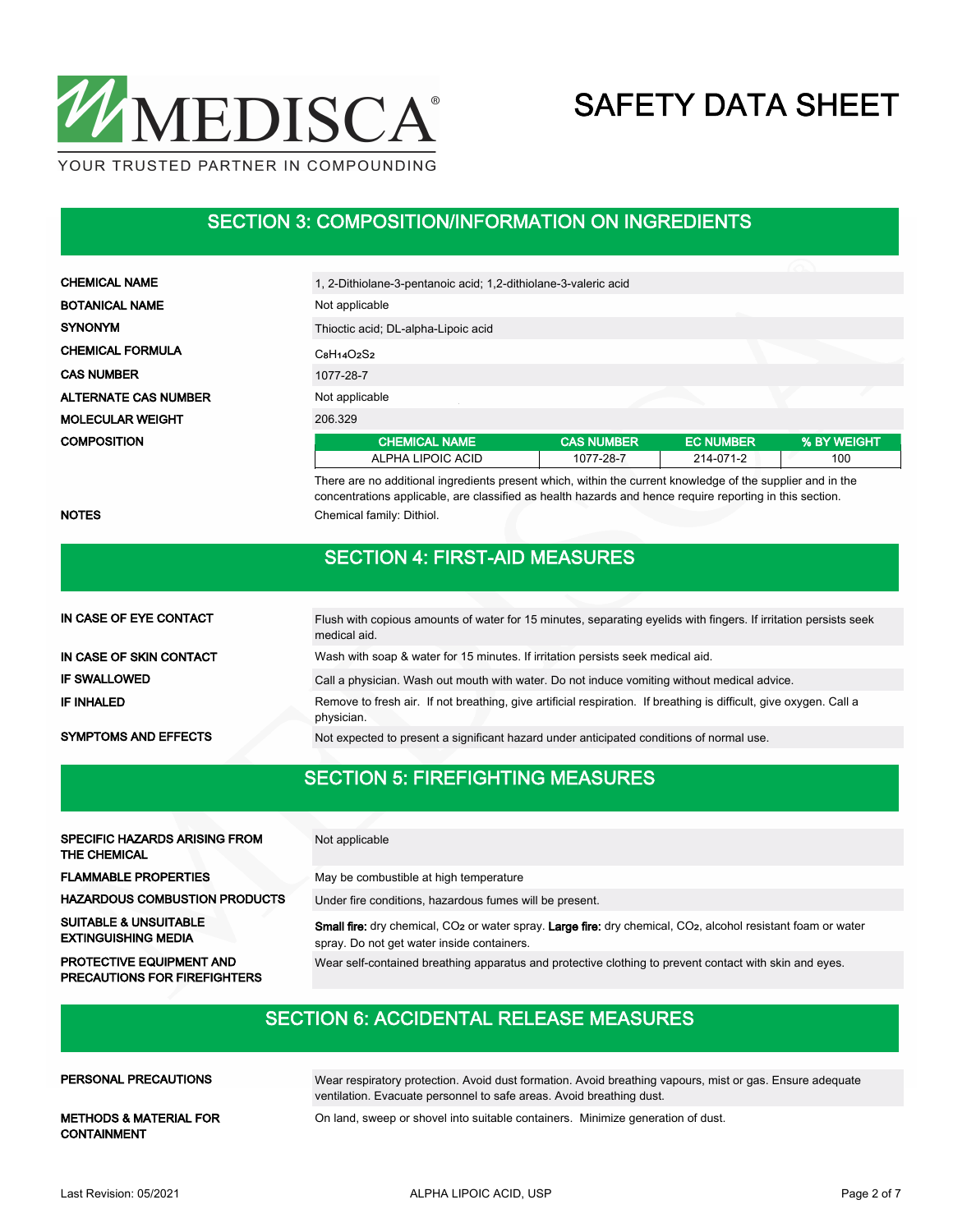

YOUR TRUSTED PARTNER IN COMPOUNDING

#### CLEANUP PROCEDURE

Do not touch damaged containers or spilled material unless wearing appropriate protective clothing. Wear respirator, chemical safety goggles, rubber boots and heavy rubber gloves. Stop leak if you can do it without risk. Prevent entry into waterways, sewers, basements or confined areas. Shut off all sources of ignition. Evacuate the area. If necessary, employ water fog to disperse the vapors. Absorb the matter with compatible vermiculite or other absorbing material. Place in a suitable container and retain for disposal. Ventilate and clean the affected area. Do not flush into sewerage system or to drains.

REFERENCE TO OTHER SECTIONS See Section 7 for information on safe handling. See Section 8 for information on personal protection equipment. See Section 13 for disposal information.

#### SECTION 7: HANDLING AND STORAGE

| <b>PRECAUTIONS FOR SAFE HANDLING</b> | Do not inhale. Avoid contact with eyes, skin and clothing. Avoid prolonged or repeated exposure. Wash<br>thoroughly after handling. Store away from incompatible materials, in a well-ventilated area. Eliminate all<br>sources of ignition. Store in accordance with local regulations. Do not store in unlabeled containers.<br>Containers that have been opened must be carefully resealed and kept upright to prevent leakage. Use<br>appropriate containment to avoid environmental contamination. |  |  |  |  |  |
|--------------------------------------|---------------------------------------------------------------------------------------------------------------------------------------------------------------------------------------------------------------------------------------------------------------------------------------------------------------------------------------------------------------------------------------------------------------------------------------------------------------------------------------------------------|--|--|--|--|--|
| <b>CONDITIONS FOR SAFE STORAGE</b>   | Store away from incompatible materials, in a well-ventilated area. Eliminate all sources of ignition. Store in<br>accordance with local regulations. Do not store in unlabeled containers. Containers that have been opened<br>must be carefully resealed and kept upright to prevent leakage. Use appropriate containment to avoid<br>environmental contamination.                                                                                                                                     |  |  |  |  |  |
| <b>STORAGE CONDITIONS</b>            | Store in original container, tightly sealed, protected from direct sunlight and moisture.                                                                                                                                                                                                                                                                                                                                                                                                               |  |  |  |  |  |
| <b>SPECIFIC END USE(S)</b>           | See Section 1                                                                                                                                                                                                                                                                                                                                                                                                                                                                                           |  |  |  |  |  |

### SECTION 8: EXPOSURE CONTROLS/ PERSONAL PROTECTION

#### Chemical Name: ALPHA LIPOIC ACID CAS #: 1077-28-7

|               | <b>Country</b>     |     | Limit value-8 hours |     | <b>Limit value-Short Term</b> | <b>IDLH</b> | <b>REL</b> | <b>Advisory</b> | <b>Notes</b> |
|---------------|--------------------|-----|---------------------|-----|-------------------------------|-------------|------------|-----------------|--------------|
|               |                    | ppm | mg/m <sup>3</sup>   | ppm | mg/m <sup>3</sup>             |             |            |                 |              |
| <b>OSHA</b>   | USA                | N/L | N/L                 | N/L | IN/L                          | N/L         | N/L        | N/A             | IN/A         |
| <b>ACGIH</b>  | <b>USA</b>         | N/L | N/L                 | N/L | N/L                           | N/L         | N/L        | N/A             | N/A          |
| <b>NIOSH</b>  | <b>USA</b>         | N/L | N/L                 | N/L | N/L                           | N/L         | N/L        | N/A             | N/A          |
| <b>WEEL</b>   | <b>USA</b>         | N/L | N/L                 | N/L | N/L                           | N/L         | N/L        | N/A             | IN/A         |
| <b>HSIS</b>   | Australia          | N/L | N/L                 | N/L | N/L                           | N/L         | N/L        | N/A             | N/A          |
| <b>HSE</b>    | <b>UK</b>          | N/L | N/L                 | N/L | N/L                           | N/L         | N/L        | N/A             | IN/A         |
| <b>GESTIS</b> | <b>Add Country</b> | N/L | N/L                 | N/L | N/L                           | N/L         | N/L        | N/A             | N/A          |

N/L = Not listed ; N/A = Not Available

PELs are 8-hour TWAs = Limit value - Eight hours

Ceiling or Short-Term TWA = STEL = Limit value - Short term

EXPOSURE GUIDELINES

PERSONAL PROTECTIVE EQUIPMENT

Consult local authorities for provincial or state exposure limits. Particulates not otherwise regulated, respirable fraction: 5 mg/m³

Eyes: Wear appropriate protective eyeglasses or chemical safety goggles as described by WHMIS or OSHA's eye and face protection regulations in 29 CFR 1910.133 or European Standard EN166. Skin: Wear appropriate gloves to prevent skin exposure. Clothing: Wear appropriate protective clothing to minimize contact with skin. Respirators: Follow WHMIS or OSHA respirator regulations found in 29 CFR 1910.134 or European Standard EN 149. Use a NIOSH/MSHA or European Standard EN 149 approved respirator if exposure limits are exceeded or if irritation or other symptoms are experienced. Thermal Hazards: For products representing a thermal hazard, appropriate Personal Protective Equipment should be used.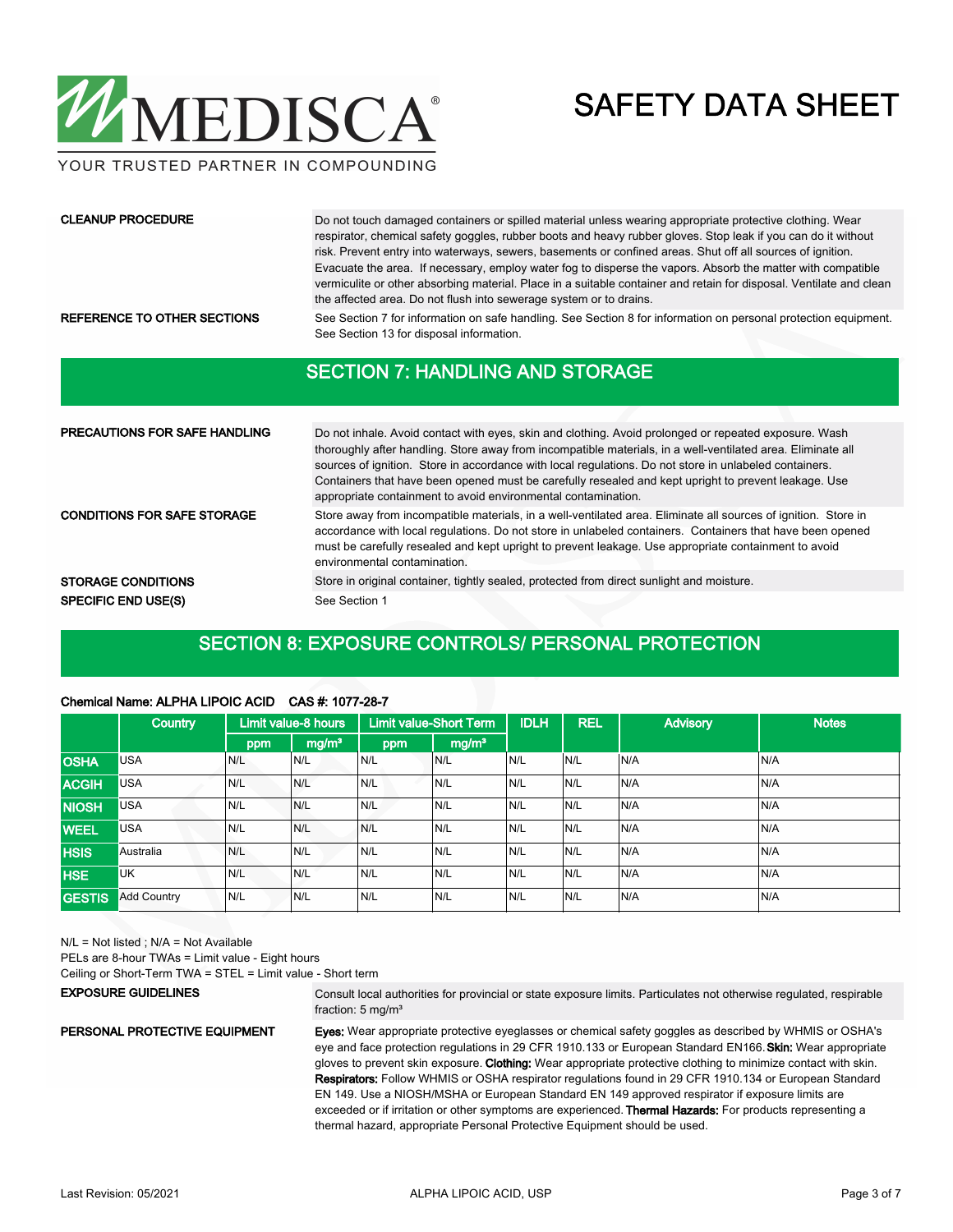

YOUR TRUSTED PARTNER IN COMPOUNDING

SPECIFIC ENGINEERING CONTROLS Adequate mechanical ventilation. Fumehood, eye wash station, and safety shower.

### SECTION 9: PHYSICAL AND CHEMICAL PROPERTIES

| <b>PHYSICAL STATE</b>                      | Solid |                                                                                                  |  |                                                      |                                |  |                                                      |  |                                               |  |  |  |  |
|--------------------------------------------|-------|--------------------------------------------------------------------------------------------------|--|------------------------------------------------------|--------------------------------|--|------------------------------------------------------|--|-----------------------------------------------|--|--|--|--|
| <b>DESCRIPTION</b>                         |       | Slightly yellow crystalline powder. Is almost odorless.                                          |  |                                                      |                                |  |                                                      |  |                                               |  |  |  |  |
| <b>SOLUBILITY</b>                          |       | Very slightly soluble in water, very soluble in dimethyl formamaide, freely soluble in methanol. |  |                                                      |                                |  |                                                      |  |                                               |  |  |  |  |
| <b>ODOR</b>                                |       | Almost odorless                                                                                  |  |                                                      |                                |  |                                                      |  |                                               |  |  |  |  |
| <b>FLAMMABILITY</b>                        |       | May be combustible at high temperature                                                           |  |                                                      |                                |  |                                                      |  |                                               |  |  |  |  |
| <b>AUTO-IGNITION</b><br><b>TEMPERATURE</b> |       | Not available                                                                                    |  | <b>BOILING POINT</b>                                 | $(160-165)$ °C,<br>(320-329)°F |  | <b>DECOMPOSITION</b><br><b>TEMPERATURE</b>           |  | Not available                                 |  |  |  |  |
| <b>EVAPORATION RATE</b>                    |       | Not available                                                                                    |  | <b>EXPLOSIVE LIMIT</b>                               | Not available                  |  | <b>FLASH POINT</b>                                   |  | Not available                                 |  |  |  |  |
| log P<br>(OCTANOL-WATER)                   |       | 3.4                                                                                              |  | <b>LOWER FLAMMABLE/</b><br><b>EXPLOSIVE LIMIT(S)</b> | Not available                  |  | <b>MELTING/FREEZING</b><br><b>POINT</b>              |  | $(60-62)$ °C,<br>$(140-143.6)$ <sup>°</sup> F |  |  |  |  |
| <b>ODOR THRESHOLD</b>                      |       | Not available                                                                                    |  | <b>OXIDIZING PROPERTY</b>                            | Not available                  |  | pH                                                   |  | Not available                                 |  |  |  |  |
| <b>RELATIVE DENSITY</b><br>$(WATER = 1)$   |       | Not available                                                                                    |  | <b>SPECIFIC GRAVITY</b>                              | 04                             |  | <b>UPPER FLAMMABLE/</b><br><b>EXPLOSIVE LIMIT(S)</b> |  | Not available                                 |  |  |  |  |
| <b>VAPOR DENSITY</b><br>$(AIR = 1)$        |       | Not available                                                                                    |  | <b>VAPOR PRESSURE</b>                                | 0.1265 kPa<br>$(25^{\circ}C)$  |  | <b>VISCOSITY</b>                                     |  | Not available                                 |  |  |  |  |

The physical data presented above are typical values and should not be construed as a specification.

### SECTION 10: STABILITY AND REACTIVITY

| <b>REACTIVITY</b>                                 | Not established                                                                         |
|---------------------------------------------------|-----------------------------------------------------------------------------------------|
| <b>CHEMICAL STABILITY</b>                         | Stable under recommended storage conditions                                             |
| <b>INCOMPATIBLE MATERIALS</b>                     | Strong oxidizing agents                                                                 |
| <b>HAZARDOUS DECOMPOSITION</b><br><b>PRODUCTS</b> | Toxic fumes of carbon monoxide, carbon dioxide, sulfur oxides and other gases may occur |
| <b>HAZARDOUS POLYMERIZATION</b>                   | Will not occur                                                                          |
| <b>POSSIBLITY OF HAZARDOUS</b><br><b>REACTION</b> | Not established                                                                         |
| <b>CONDITIONS TO AVOID</b>                        | Moisture, sunlight and extreme temperatures                                             |

### **SECTION 11: TOXICOLOGICAL INFORMATION**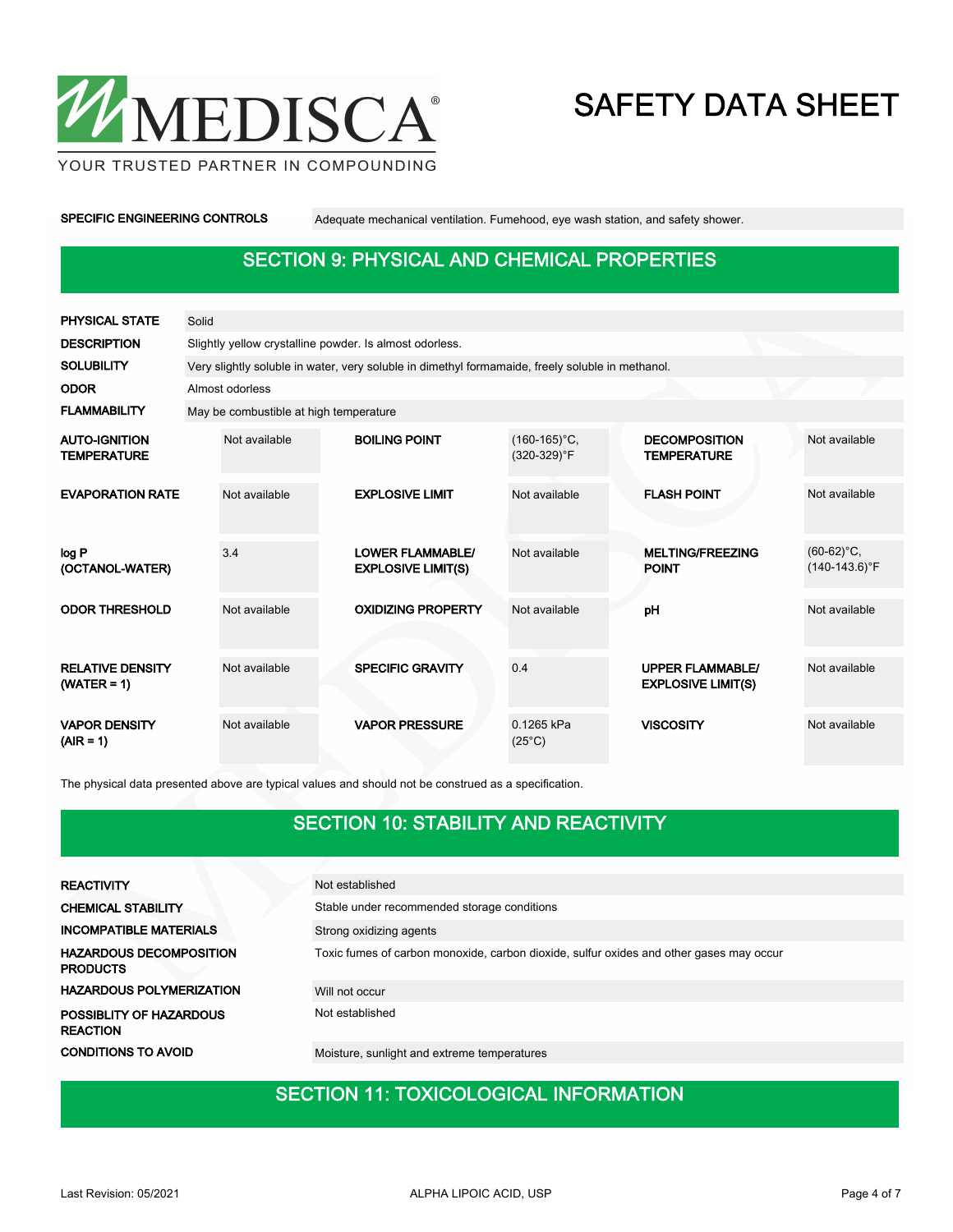

YOUR TRUSTED PARTNER IN COMPOUNDING

| <b>ACUTE TOXICITY</b>                                             | Oral: Rat: LD50: (mg/kg): 1130<br>Dermal: Rabbit LD50: (mg/kg): Not available<br>Inhalation: Rat: LC50: (mg/L/4hr): Not available                                                                     |                                                                                                                                                 |  |  |  |  |  |
|-------------------------------------------------------------------|-------------------------------------------------------------------------------------------------------------------------------------------------------------------------------------------------------|-------------------------------------------------------------------------------------------------------------------------------------------------|--|--|--|--|--|
| <b>SKIN CORROSION/IRRITATION</b>                                  | Due to lack of data the classification is not possible.                                                                                                                                               |                                                                                                                                                 |  |  |  |  |  |
| <b>SERIOUS EYE DAMAGE/EYE</b><br><b>IRRITATION</b>                |                                                                                                                                                                                                       | Due to lack of data the classification is not possible.                                                                                         |  |  |  |  |  |
| <b>RESPIRATORY SENSITIZATION</b>                                  | Due to lack of data the classification is not possible.                                                                                                                                               |                                                                                                                                                 |  |  |  |  |  |
| <b>SKIN SENSITIZATION</b>                                         |                                                                                                                                                                                                       | Due to lack of data the classification is not possible.                                                                                         |  |  |  |  |  |
| <b>GERM CELL MUTAGENICITY</b>                                     |                                                                                                                                                                                                       | Due to lack of data the classification is not possible.                                                                                         |  |  |  |  |  |
| <b>CARCINOGENICITY</b>                                            | <b>OSHA</b>                                                                                                                                                                                           | ALPHA LIPOIC ACID is not listed.                                                                                                                |  |  |  |  |  |
|                                                                   | <b>NTP</b>                                                                                                                                                                                            | ALPHA LIPOIC ACID is not listed.                                                                                                                |  |  |  |  |  |
|                                                                   | <b>IARC</b>                                                                                                                                                                                           | ALPHA LIPOIC ACID is not listed.                                                                                                                |  |  |  |  |  |
|                                                                   | California<br>Proposition 65                                                                                                                                                                          | This product does not contain any chemicals known to the State of California to cause<br>cancer, birth defects, or any other reproductive harm. |  |  |  |  |  |
| <b>ADDITIONAL CARCINOGENICITY</b><br><b>INFORMATION</b>           | Based on available data, the classification criteria are not met.<br>20 - 180 mg/kg/day Carcinogenicity study, administered orally.<br>Result: Not carcinogenic; Species: Rat; Test Duration: 2 years |                                                                                                                                                 |  |  |  |  |  |
| <b>REPRODUCTIVE TOXICITY</b>                                      | Based on available data, the classification criteria are not met.<br>This material has not caused birth defects in animal studies.                                                                    |                                                                                                                                                 |  |  |  |  |  |
| <b>SPECIFIC TARGET ORGAN TOXICITY -</b><br><b>SINGLE EXPOSURE</b> | Based on available data, the classification criteria are not met.                                                                                                                                     |                                                                                                                                                 |  |  |  |  |  |
| SPECIFIC TARGET ORGAN TOXICITY -<br><b>REPEATED EXPOSURE</b>      | Based on available data, the classification criteria are not met.                                                                                                                                     |                                                                                                                                                 |  |  |  |  |  |
| <b>ASPIRATION HAZARDS</b>                                         |                                                                                                                                                                                                       | Based on available data, the classification criteria are not met.                                                                               |  |  |  |  |  |
| <b>SIGNS AND SYMPTOMS OF</b><br><b>EXPOSURE</b>                   |                                                                                                                                                                                                       | Not expected to present a significant hazard under anticipated conditions of normal use.                                                        |  |  |  |  |  |
|                                                                   | Symptoms related to the physical, chemical, and toxicological characteristics<br>Nausea. Vomiting. Dizziness. Skin rash.                                                                              |                                                                                                                                                 |  |  |  |  |  |
|                                                                   | Delayed and immediate effects of exposure<br>Anemia. Thrombocytopenia. Decrease in blood sugar levels.                                                                                                |                                                                                                                                                 |  |  |  |  |  |
|                                                                   | Medical conditions aggravated by exposure<br>Hypoglycemia.                                                                                                                                            |                                                                                                                                                 |  |  |  |  |  |
| POTENTIAL HEALTH EFFECTS                                          | Inhalation                                                                                                                                                                                            | May be harmful if inhaled. May cause respiratory tract irritation.                                                                              |  |  |  |  |  |
|                                                                   | Ingestion                                                                                                                                                                                             | Harmful if swallowed.                                                                                                                           |  |  |  |  |  |
|                                                                   | <b>Skin</b>                                                                                                                                                                                           | May be harmful if absorbed through skin. May cause skin irritation                                                                              |  |  |  |  |  |
|                                                                   | <b>Eyes</b>                                                                                                                                                                                           | May cause eye irritation.                                                                                                                       |  |  |  |  |  |
|                                                                   |                                                                                                                                                                                                       |                                                                                                                                                 |  |  |  |  |  |

#### SECTION 12: ECOLOGICAL INFORMATION

| <b>TOXICITY</b>                  | EC50: 48 Hr: Crustacea: (mg/L): Not available<br>LC50: 96 Hr: Fish: (mg/L): Not available<br>EC50: 72 or 96 Hr: Algae (or other agua plants): (mg/L): Not available |
|----------------------------------|---------------------------------------------------------------------------------------------------------------------------------------------------------------------|
| PERSISTENCE AND DEGRADABILITY    | Not available                                                                                                                                                       |
| <b>BIOACCUMULATIVE POTENTIAL</b> | LogPow: 3.4                                                                                                                                                         |
| <b>MOBILITY IN SOIL</b>          | Water Solubility: 127mg/L (25°C)<br>Henry's Law Constant: 1.64E-08 atm-m <sup>3</sup> /mole (25°C)                                                                  |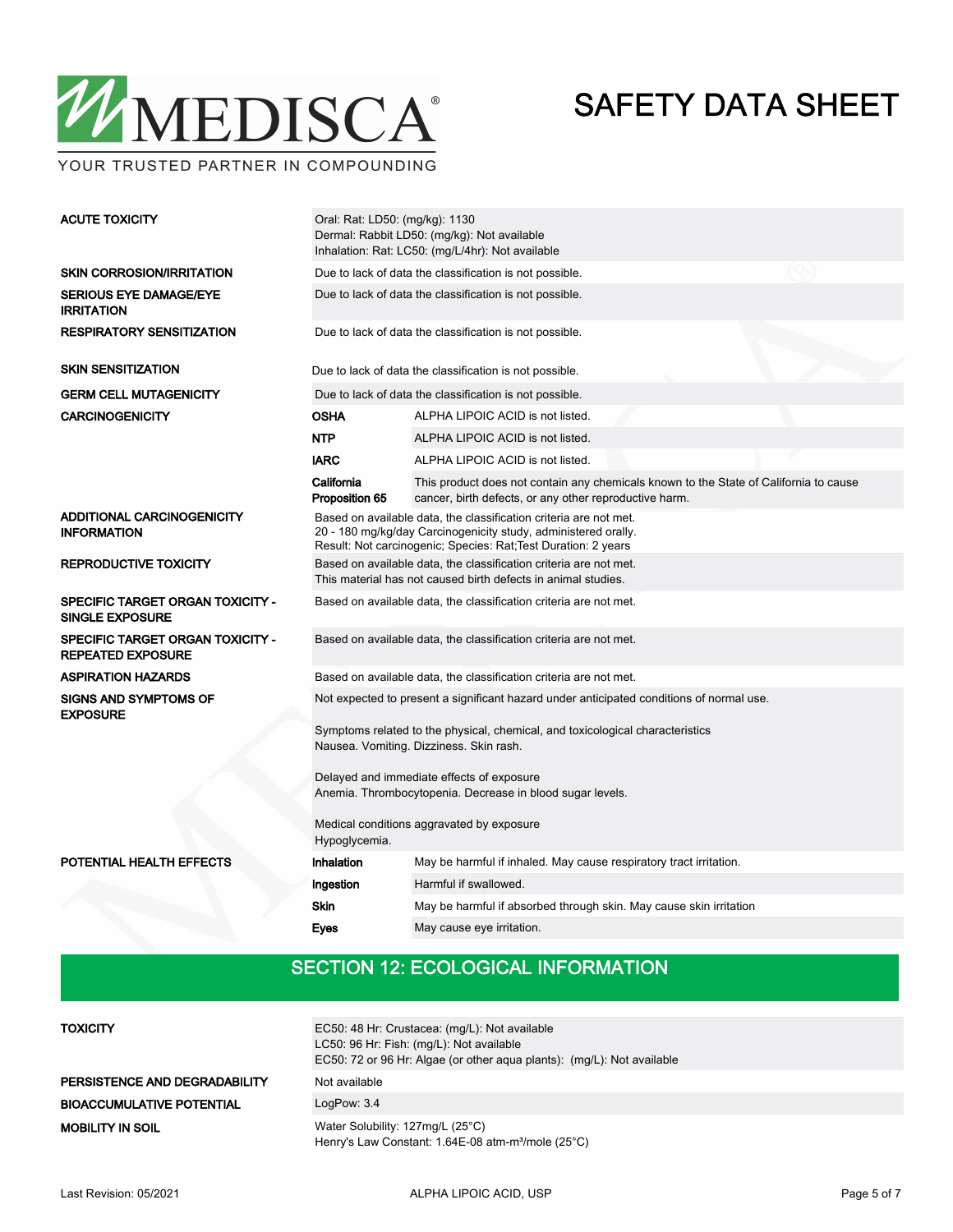

#### **OTHER ADVERSE EFFECTS** Not available

This product is not intended to be released into the environment

#### SECTION 13: DISPOSAL CONSIDERATIONS

WASTE DISPOSAL **Dispose of in accordance with federal / local laws and regulations**. Avoid release into the environment.

#### SECTION 14: TRANSPORT INFORMATION

| UN PROPER SHIPPING NAME                                                         | Not dangerous good |
|---------------------------------------------------------------------------------|--------------------|
| UN NUMBER                                                                       | Not applicable     |
| <b>CLASS</b>                                                                    | Not applicable     |
| <b>PACKING GROUP</b>                                                            | Not applicable     |
|                                                                                 |                    |
| <b>AUSTRALIA</b>                                                                |                    |
| <b>HAZCHEM</b>                                                                  | Not Applicable     |
| EU<br><b>TRANSPORT IN BULK ACCORDING TO</b><br>ANNEX II OF MARPOL 73/78 AND THE | Not listed         |
| <b>IBC CODE</b>                                                                 |                    |
| <b>ENVIRONMENTAL HAZARDS</b>                                                    | Not available      |
| SPECIAL SHIPPING INFORMATION                                                    | Not applicable     |
|                                                                                 |                    |

### SECTION 15: REGULATORY INFORMATION

#### UNITED STATES REGULATIONS

| <b>Chemical Name</b><br><b>&amp; CAS</b> | <b>CERCLA</b><br><b>40 CFR</b><br>Part 302.4 | $ SARA$ (Title $   $ )<br><b>40 CFR</b><br>Part 372.65 | <b>Appendix A</b> | EPA 40 CFR Part 355<br><b>Appendix B</b> | <b>Pennsylvania</b> | Right-to-know<br><b>New Jersey</b> | Massachusetts | California<br>Prop 65 |
|------------------------------------------|----------------------------------------------|--------------------------------------------------------|-------------------|------------------------------------------|---------------------|------------------------------------|---------------|-----------------------|
| ALPHA LIPOIC ACID<br>1077-28-7           | N/L                                          | N/L                                                    | N/L               | N/L                                      | N/L                 | N/L                                | N/L           | N/L                   |

 $N/L$  = Not Listed;  $X$  = Listed

#### AUSTRALIAN REGULATIONS

| <b>Chemical Name</b><br>& CAS  | <b>Poisons and Therapeutic</b><br><b>Goods Requlation</b> | <b>Therapeutic Goods</b><br>Act | Code of Practices -<br><b>Illicit Drug</b><br><b>Precursors</b> |  |
|--------------------------------|-----------------------------------------------------------|---------------------------------|-----------------------------------------------------------------|--|
| ALPHA LIPOIC ACID<br>1077-28-7 | N/L                                                       | N/L                             | N/L                                                             |  |

N/L = Not Listed

#### EU REGULATIONS